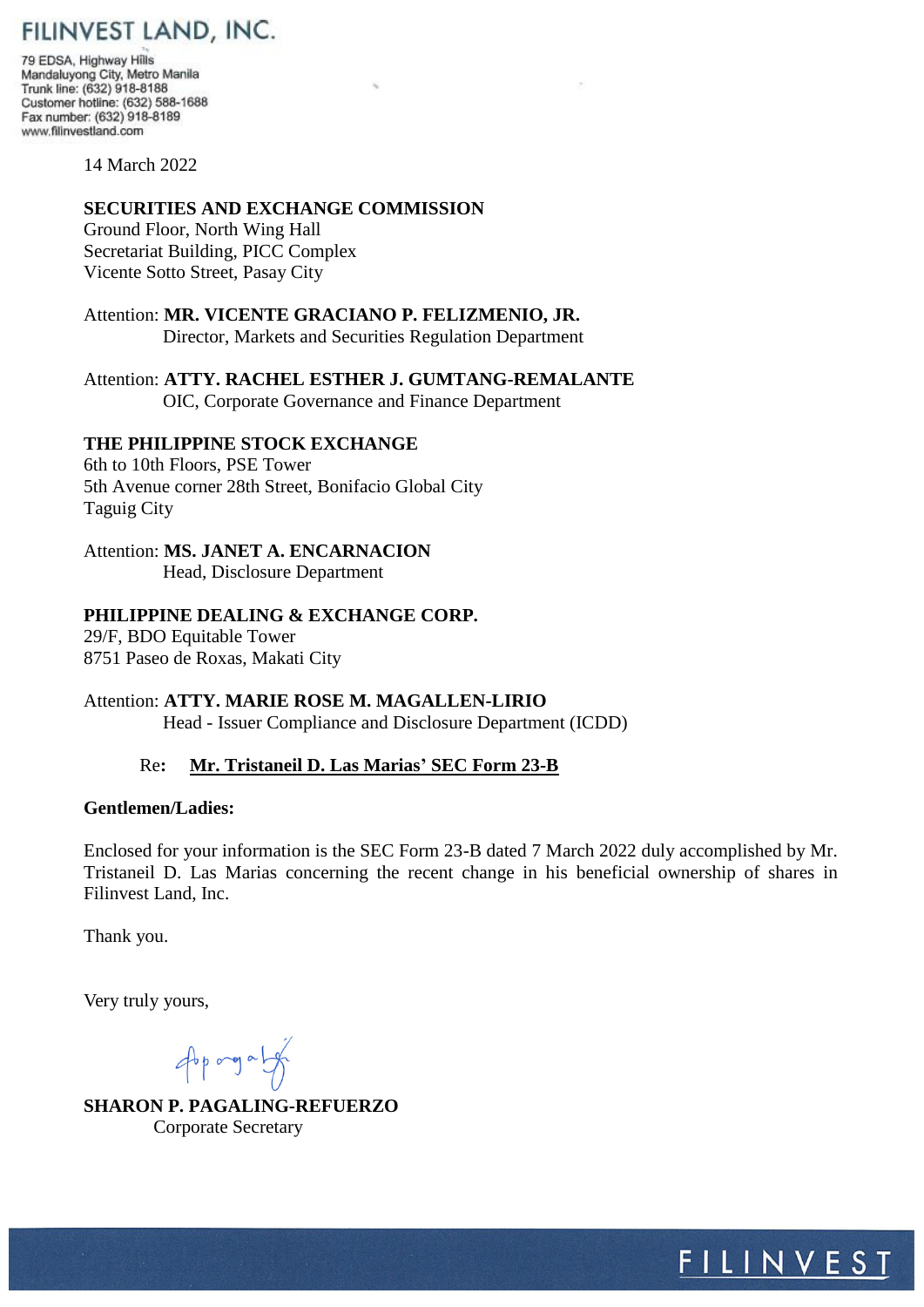|                                                                             |                                   | SECURITIES AND EXCHANGE COMMISSION                                                                                           | Metro Manila, Philippines                        |       |                          |                                                |                                                   |                                               |
|-----------------------------------------------------------------------------|-----------------------------------|------------------------------------------------------------------------------------------------------------------------------|--------------------------------------------------|-------|--------------------------|------------------------------------------------|---------------------------------------------------|-----------------------------------------------|
| <b>FORM 23-B</b><br>Check box if no longer subject<br>To filing requirement |                                   | STATEMENT OF CHANGES IN BENEFICIAL OWNERSHIP OF SECURITIES<br>Filed pursuant to Section 23 of the Securities Regulation Code |                                                  |       |                          |                                                |                                                   | <b>REVISED</b>                                |
| 1. Name and Address of Reporting Person                                     | 2. Issuer Name and Trading Symbol |                                                                                                                              |                                                  |       |                          | Relationship of Reporting Person to Issuer     |                                                   |                                               |
| Las Marias<br>D<br>Tristaneil                                               | Filinvest Land, Inc.              |                                                                                                                              |                                                  |       |                          | (Check all applicable)                         |                                                   |                                               |
| (Middle)<br>(Last)<br>(First)                                               | 3. Tax identification<br>Number   |                                                                                                                              | 5. Statement for<br>Month/Year                   |       | $\overline{\mathcal{X}}$ | Director<br>Officer                            |                                                   | 10% Owner<br>Other                            |
| #285 A. Mabini Street, Barangay Sabang                                      | 177-478-967                       | March 2022                                                                                                                   |                                                  |       | (give title below)       |                                                | (specify below)                                   |                                               |
| (Street)                                                                    | 4. Citizenship                    |                                                                                                                              | 6. If Amendment, Date of<br>Original (MonthYear) |       |                          |                                                | EVP and Chief Strategy Officer                    |                                               |
| Balluag<br>Bulacan                                                          | Filipino                          |                                                                                                                              |                                                  |       |                          |                                                |                                                   |                                               |
| (City)<br>(Province)<br>(Postal Code)                                       |                                   |                                                                                                                              |                                                  |       |                          | Table 1 - Equity Securities Beneficially Owned |                                                   |                                               |
| Class of Equity Security                                                    | 2. Transaction<br>Date            | 4. Securities Acquired (A) or Disposed of (D)                                                                                |                                                  |       |                          | 3. Amount of Securities Owned at End of Month  | 4 Ownership Form:<br>Direct (D) or Indirect (I) * | 6. Nature of Indirect Beneficial<br>Ownership |
|                                                                             | (Month/Day/Year)                  | Amount                                                                                                                       | $(A)$ or $(D)$                                   | Price | %                        | Number of Shares                               |                                                   |                                               |
| Common                                                                      | March 7, 2022                     |                                                                                                                              | Α                                                |       |                          |                                                | Ð                                                 |                                               |
|                                                                             |                                   |                                                                                                                              |                                                  |       |                          |                                                |                                                   |                                               |
|                                                                             |                                   |                                                                                                                              |                                                  |       |                          |                                                |                                                   |                                               |
|                                                                             |                                   |                                                                                                                              |                                                  |       |                          |                                                |                                                   |                                               |
|                                                                             |                                   |                                                                                                                              |                                                  |       |                          |                                                |                                                   |                                               |
|                                                                             |                                   |                                                                                                                              |                                                  |       |                          |                                                |                                                   |                                               |
|                                                                             |                                   |                                                                                                                              |                                                  |       |                          |                                                |                                                   |                                               |
|                                                                             | Total                             | $\mathbf{1}$                                                                                                                 |                                                  |       |                          |                                                |                                                   |                                               |
|                                                                             |                                   |                                                                                                                              |                                                  |       |                          |                                                |                                                   |                                               |

(Print or Type Responses)

If the change in beneficial ownership is 50% of the previous shareholdings or is equal to 5% of the outstanding capital stock of the issuer, provide the disclosure requirements set forth on page 3 of this form.

Reminder: Report on a separate line for each class of equity securities beneficially owned directly or indirectly.

(1) A person is directly or indirectly the beneficial owner of any equity security with respect to which he has or shares:

(A) Voting power which includes the power to vote, or to direct the voting of, such security; and/or

(B) Investment power which includes the power to dispose of, or to direct the disposition of, such security.

(2) A person will be deemed to have an indirect beneficial interest in any equity security which is:

(A) held by members of a person's immediate family sharing the same household;

(B) held by a partnership in which such person is a general partner;

(C) held by a corporation of which such person is a controlling shareholder, or

(D) subject to any contract, arrangement or understanding which gives such person voting power or investment power with respect to such security.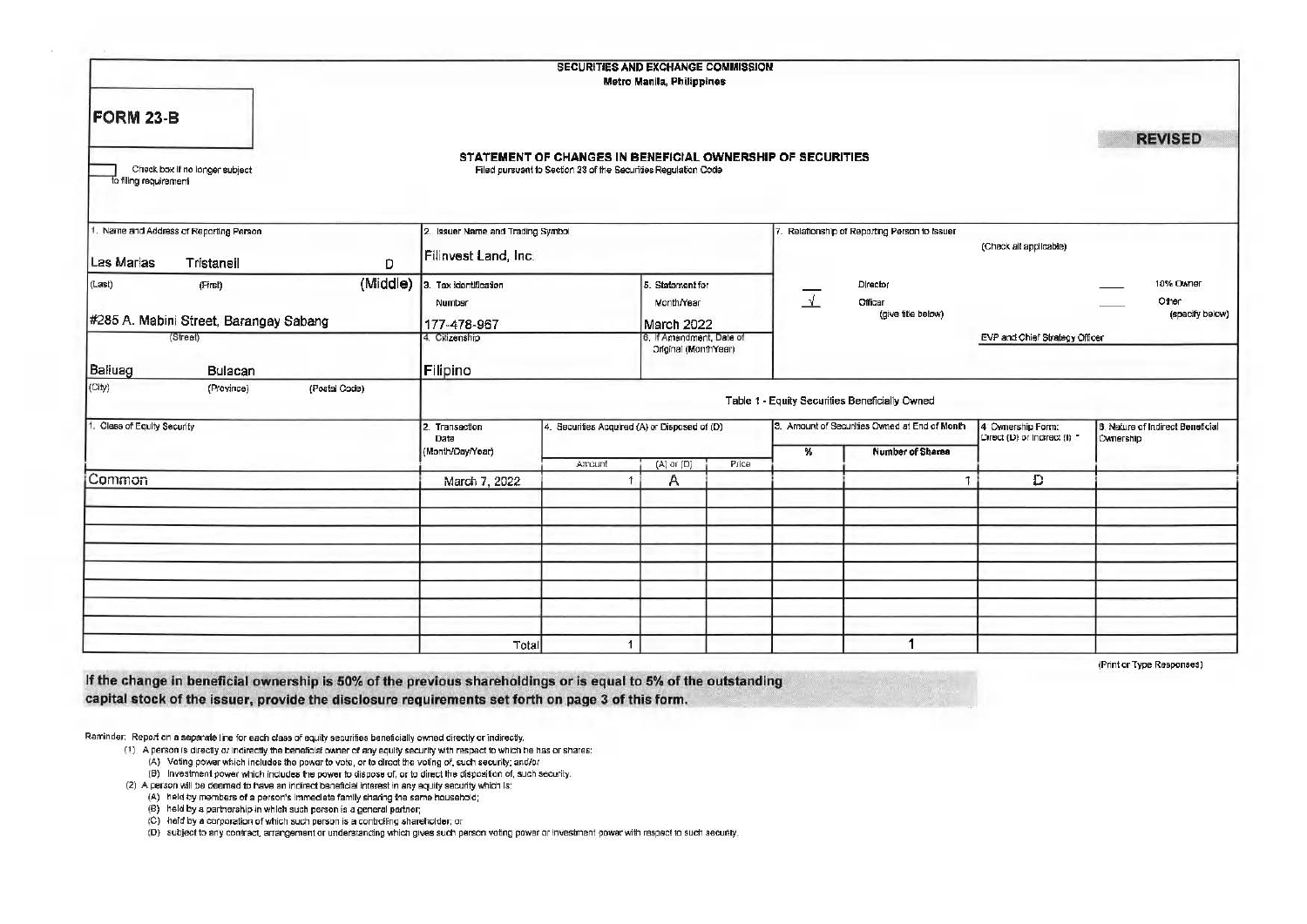## FORM 23-B (continued)

## Table II - Derivative Securities Acquired, Disposed of, or Beneficially Owned (e.g., warrants, options, convertible securities)

| Derivative Security | 2. Canversion or<br><b>Exercise Price</b><br>of Derivative<br>Security | 13. Transaction<br>Date<br>(Month/Day/Yr) | Number of Derivative Securities<br>Acquired (A) or Disposed of (D) |                | 15. Date<br>Exercisable and<br>Expiration Date<br>(Month/Day/Year) |                    | 6. Title and Amount of<br>Underlying Securities |                                  | 7. Price of 8. No. of<br>Derivative<br>Security | Derivative<br>Securities<br>Beneficially<br>Owned at | 9. Owner-<br>ship Form<br>of Derivative<br>Security;<br>Direct (D) | 10. Nature<br>of Indirect<br>Beneficial<br>Ownership |
|---------------------|------------------------------------------------------------------------|-------------------------------------------|--------------------------------------------------------------------|----------------|--------------------------------------------------------------------|--------------------|-------------------------------------------------|----------------------------------|-------------------------------------------------|------------------------------------------------------|--------------------------------------------------------------------|------------------------------------------------------|
|                     |                                                                        |                                           | Amount                                                             | $(A)$ or $(D)$ | Date Exercisable                                                   | Expiration<br>Date | Tille                                           | Amount or<br>Number<br>of Shares |                                                 | End of<br>Month                                      | <b>O</b><br>Indirect (I) *                                         |                                                      |
| N.A.                |                                                                        |                                           |                                                                    |                |                                                                    |                    |                                                 |                                  |                                                 |                                                      |                                                                    |                                                      |
|                     |                                                                        |                                           |                                                                    |                |                                                                    |                    |                                                 |                                  |                                                 |                                                      |                                                                    |                                                      |
|                     |                                                                        |                                           |                                                                    |                |                                                                    |                    |                                                 |                                  |                                                 |                                                      |                                                                    |                                                      |
|                     |                                                                        |                                           |                                                                    |                |                                                                    |                    |                                                 |                                  |                                                 |                                                      |                                                                    |                                                      |
|                     |                                                                        |                                           |                                                                    |                |                                                                    |                    |                                                 |                                  |                                                 |                                                      |                                                                    |                                                      |
|                     |                                                                        |                                           |                                                                    |                |                                                                    |                    |                                                 |                                  |                                                 |                                                      |                                                                    |                                                      |
|                     |                                                                        |                                           |                                                                    |                |                                                                    |                    |                                                 |                                  |                                                 |                                                      |                                                                    |                                                      |
|                     |                                                                        |                                           |                                                                    |                |                                                                    |                    |                                                 |                                  |                                                 |                                                      |                                                                    |                                                      |
|                     |                                                                        |                                           |                                                                    |                |                                                                    |                    |                                                 |                                  |                                                 |                                                      |                                                                    |                                                      |

Explanation of Responses:

Note: File three (3) copies of this form, one of which must be manually signed. Attach additional sheets if space provided is insufficient.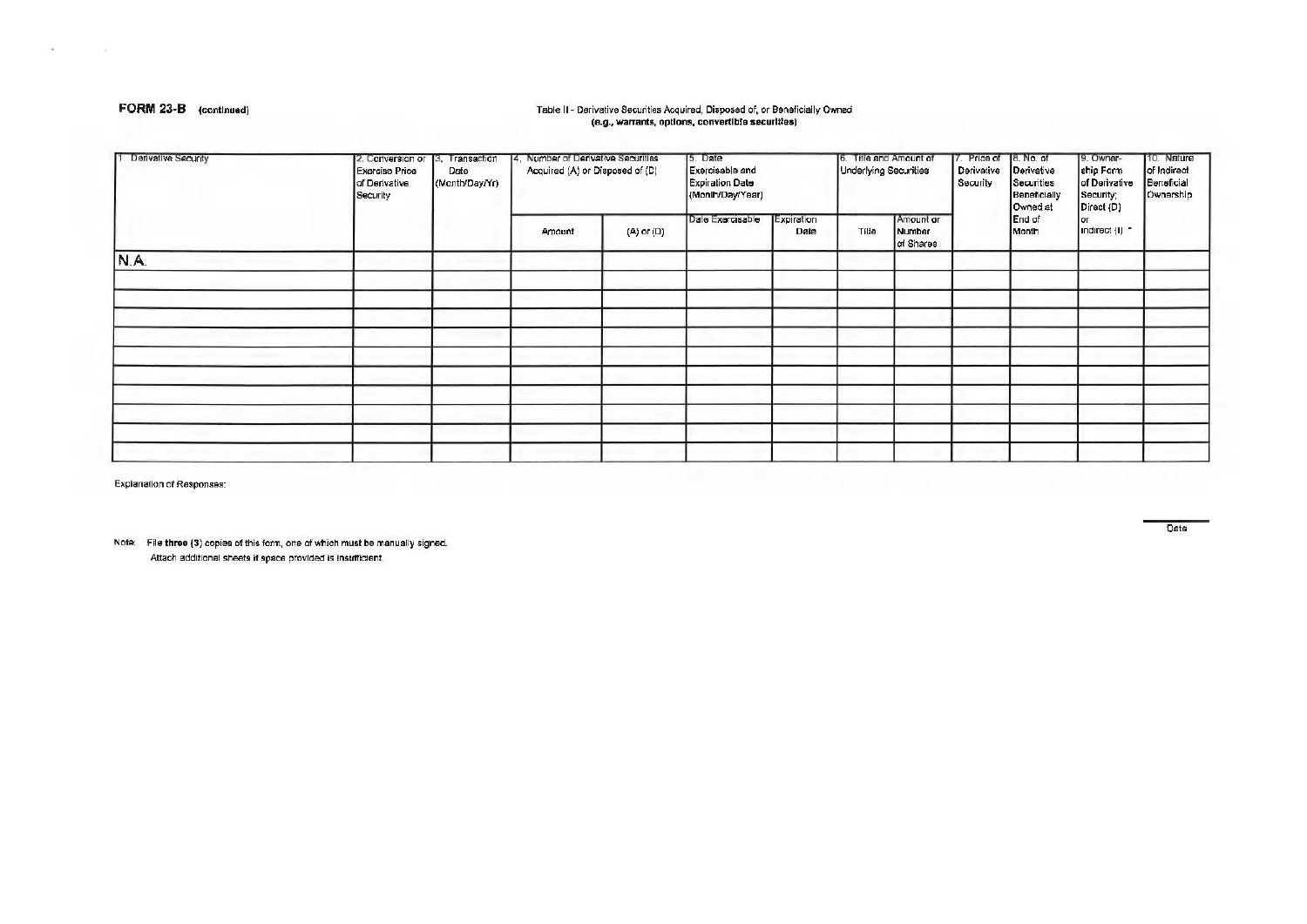## DISCLOSURE REQUIREMENTS IN CASE OF MATERIAL CHANGES IN BENEFICIAL OWNERSHIP (50% INCREASEIDECREASE OR EQUIVALENT TO 5% OF THE OUTSTANDING CAPITAL STOCK OF ISSUER)

### Item 1. Security and Issuer

State the title of the class of equity securities to which this Form relates and the name and address of the principal executive offices of the issuer of such securities.

## Item 2. Identity and Background

If the person filing this Form is a corporation, partnership, syndicate or other group of persons, state its name, the province, country or other place of its organization, its principal business, the address of its principal office and the information required by (d) and (e) of this Item. If the person filing this statement is a natural person, provide the information specified in (a) through (f) of this Item with respect to such person(s).

- a. Name;
- b. Residence or business address;
- c. Present principal occupation or employment and the name, principal business and address of any corporation or other organization in which such employment is conducted;
- d. Whether or not, during the last five years, such person has been convicted in a criminal proceeding (excluding traffic violations or similar misdemeanors) and, if so, give the dates, nature of conviction, name and location of court, any penalty imposed, or other disposition of the case;
- e. Whether or not, during the last five years, such person was a party to a civil 'proceeding of a judicial or administrative body of competent jurisdiction, domestic or foreign, and as a result of such proceeding was or is subject to any order, judgment or decree, not subsequently reversed, suspended or vacated, permanently or temporarily enjoining, barring, suspending or otherwise limiting involvement in any type of business, securities, commodities or banking; and
- f. Citizenship.

## Item 3. Purpose of Transaction

State the purpose or purposes of the acquisition of securities of the issuer. Describe any plans or proposals which the reporting persons may have which relate to or would result in:

- a. The acquisition by any person of additional securities of the issuer, or the disposition of securities of the issuer;
- b. An extraordinary corporate transaction, such as a merger, reorganization or liquidation, involving the issuer or any of its subsidiaries;
- c. A sale or transfer of a material amount of assets of the issuer or of any of its subsidiaries;
- d. Any change in the present board of directors or management of the issuer, including any plans or proposals to change the number or term of directors or to fill any existing vacancies on the board;
- e. Any material change in the present capitalization or dividend policy of the issuer;
- f. Any other material change in the issuer's business or corporate structure;
- g. Changes in the issuer's charter, bylaws or instruments corresponding thereto or other actions which may impede the acquisition of control of the issuer by any person;
- h. Causing a class of securities of the issuer to be delisted from a securities exchange;
- i. Any action similar to any of those enumerated above.

## Item 4. Interest in Securities of the Issuer

a. State the aggregate number and percentage of the class of securities identified pursuant to Item 1 beneficially owned (identifying those shares which there is a right to acquire within thirty (30) days from the date of this report) by each person named in Item 2. The abovementioned information should also be furnished with respect to persons who, together with any of the persons named in Item 2, comprise a group.